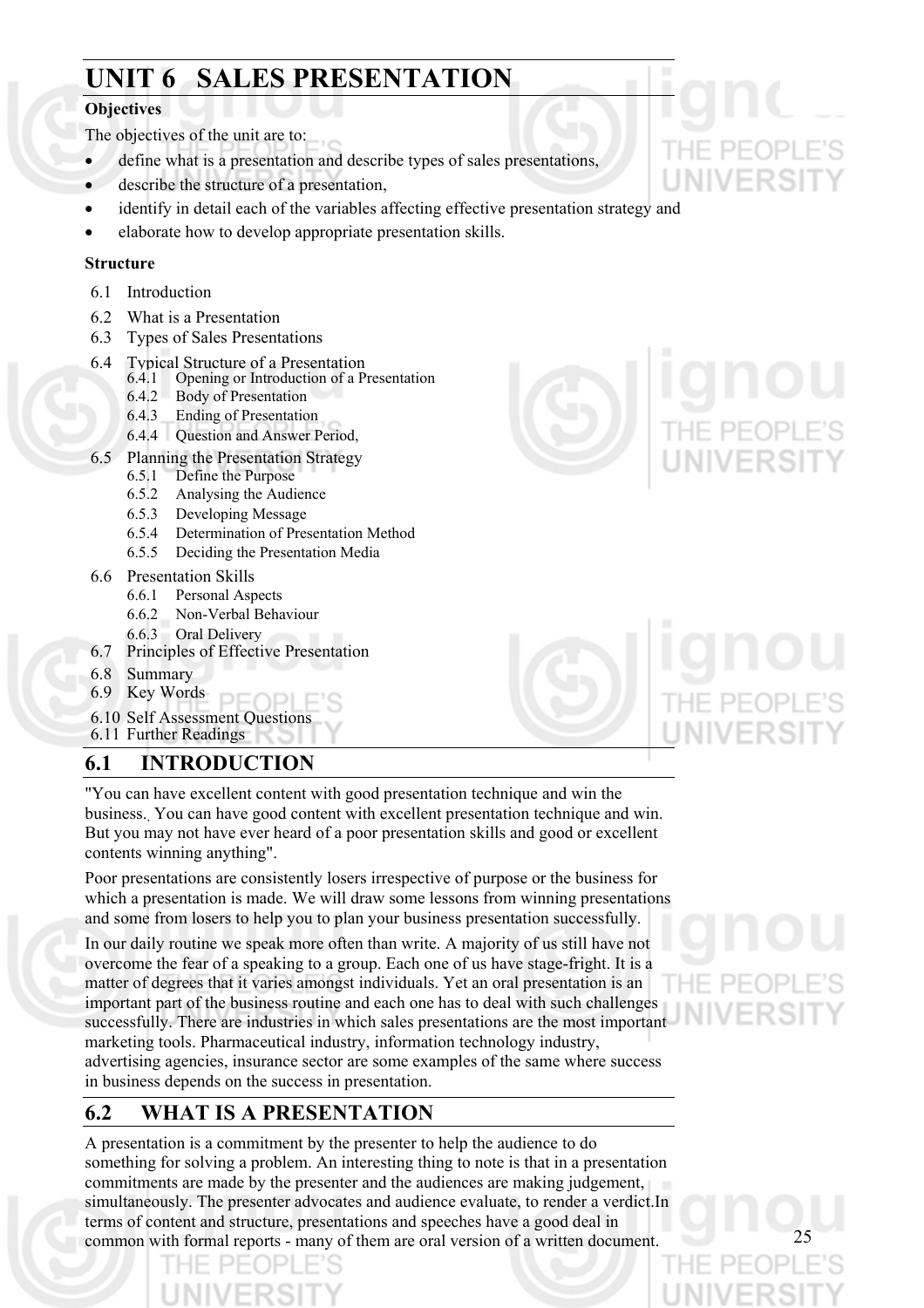# Selling Skills: **6.3 TYPES OF SALES PRESENTATIONS**

Typically, all sales people use one of the following types of sales presentations.

#### **Canned Presentation**

Canned presentations are those presentations where text of the presentation is carefully worded, tested and finally written down. Each sales person is expected to memorise it and strictly follow the contents in the defined order, while making a presentation.

This presentation method is most commonly used in non-technical product selling, like, Pharmaceuticals, telephone selling, door to door selling, etc.

The specific advantages of this technique are that one can finish the presentation in a short-time and still have a successful close. The other advantage of this method is that it require lesser time in training the field sales personnel.

The disadvantage of such technique is that the prospect has limited participation. He might view it, as a high pressure selling and defer taking a purchase decision.

#### **Planned Presentation**

It is, no doubt carefully planned and organised but still it has a personal touch of the individual making the presentation. In this method, the training department provides just a format and the individual sales person then writes explanations, descriptions and illustrations.

The advantage of this presentation method is that it appears more conversational and less formal, as the sales person is using his own wordings. As a result, in this presentation method the prospect also gets involved and his doubts and questions can be carefully handled.

#### **Audio-Visual Presentation**

For such presentation the sales persons heavily depend on the AV aids. These aids range from charts, slides, video films, prototypes, computer based presentations to the use of actual product. In advertising industry, computer software industry, such presentation methods are used. In these presentations the speaker or the sales person takes the back ,seat and the prospect's attention remains centred around the AV aids.

Such aids are typically used, not only to gain the attention but in the absence of these it might be difficult to explain or demonstrate.

Take for example, in door-td-door selling of vacuum-cleaners or photocopying machines, where ' the actual product is used as a integral or central 'character' of the presentation. In the absence of which the sales person might find it difficult to sell.

#### **Problem Solving Presentation**

This is a two-step presentation method. The first stage is to study the individual prospect's needs and the second is suggesting a proposition. Thus helping the prospect to solve the problem. Such method is commonly used in insurance sector where the insurance agent ask the prospect about the requirements and accordingly, he proposes a specific policy, its advantages and benefits.

Similar methods are also used in management consultancy assignments relating to all functions or high-tech customised products.

Having understood the various types of presentation methods being following in different product categories, we appreciate the relevance of it in the sales job. Let us now systematically discuss the structure of a typical presentation, presentation strategy and the skills required at the end of each speaker.

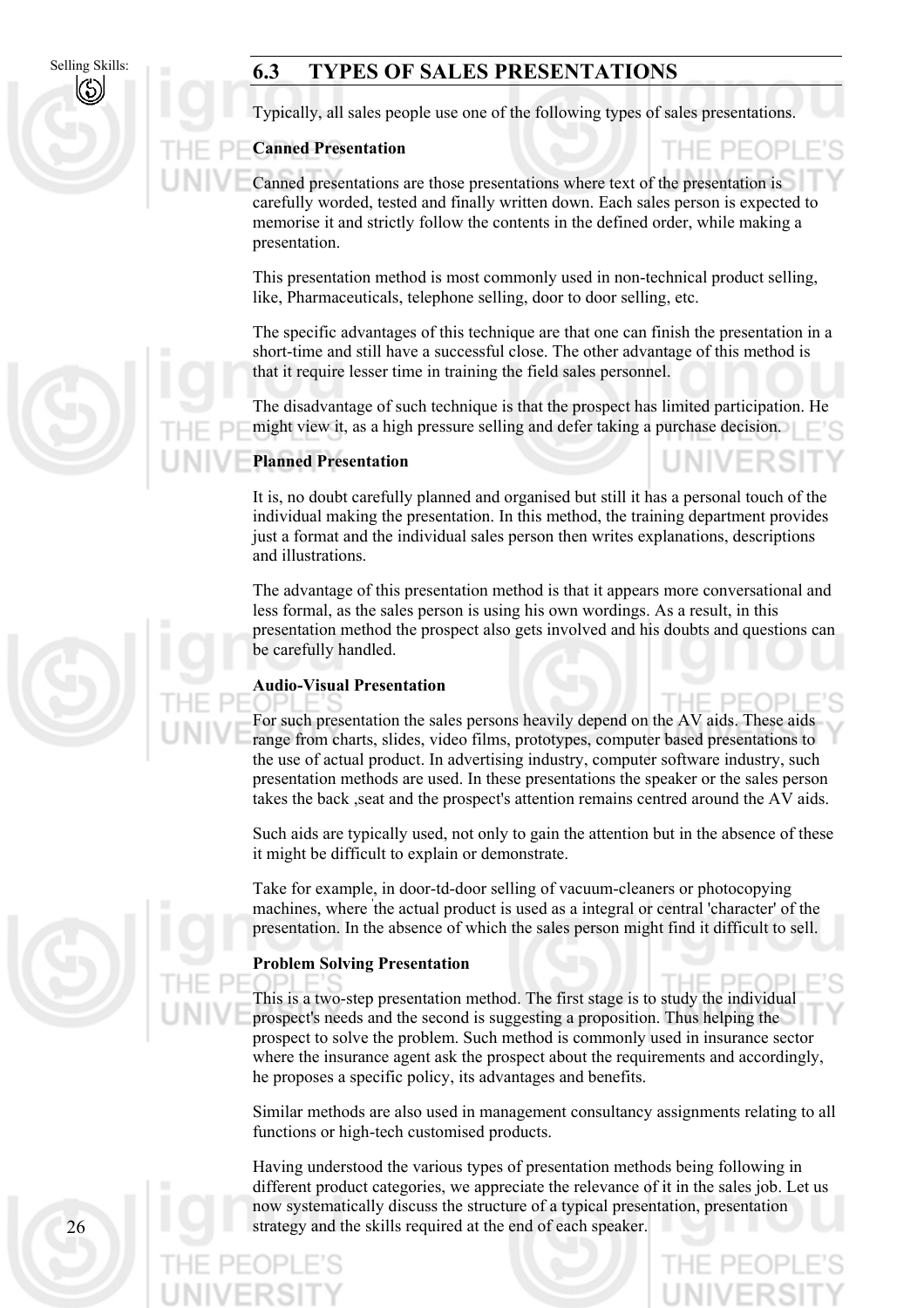# **6.4 TYPICAL STRUCTURE OF A PRESENTATION**

It is a problem for a person to structure the presentation appropriately so as to clearly decide from where to start and where to end. A presentation has four parts: opening, body, closing and question and answer. It is suggested that in a presentation first, tell what you will tell, secondly, actually tell them and thirdly, tell the audience what you have told them.

#### **6.4.1 Opening or Introduction of a Presentation**

The opening of a presentation is very important. It is in the first a few minutes you gain or lose the audience. The major purpose of the introduction are:

- To catch the audience attention and arouse their interest
- To relate the speakers' purpose with the audience interest
- To build the focus for the contents

Although these points appear so simple, but spending say ten per cent time of your presentation on this phase of the presentation would help you considerably in providing clarity to your audience. IN IVEI

#### **6.4.2 Body of Presentation**

The body of the presentation should relate to the selected important points (3-4) you want to make. You want the structure of your presentation to be clear and you don't want to lose the audience's attention.

At Times, during your presentation you realise that you have started loosing audience. From their body-language you an able to make out that they are not with you. Some of body positions suggesting their lack of attention are shown in figure 1

#### **Figure 1: Audience Lack of Interest Reflected in Their Body Language**



SECRETIVE GLANCE AT NEIGHBOUR'S WATCH - ASSUMES THAT IT WILL NOT BE NOTICED - SHY, SNEAKY ATTITUDE



FIDDLING WITH WATCH OR MOVING HAND OVER FIDDLING WITH WATCH OR MOVING HAND OVER<br>WATCH FACE REVIEALS PRECCUPATION WITH TIME<br>OR ANOTHER APPOINTMENT EUT RELUCTANCE TO<br>OFFEND BY LOOKING BIATANTLY AT WATCH OFFEND



PRETENDED YANN ATTEMPT TO DISGUISE A LOOK AT **WATCH** 



OPENLY LOOKS AT WATCH UNCONCERNED ABOUT IMPACT OF ACTION ON OTHERS







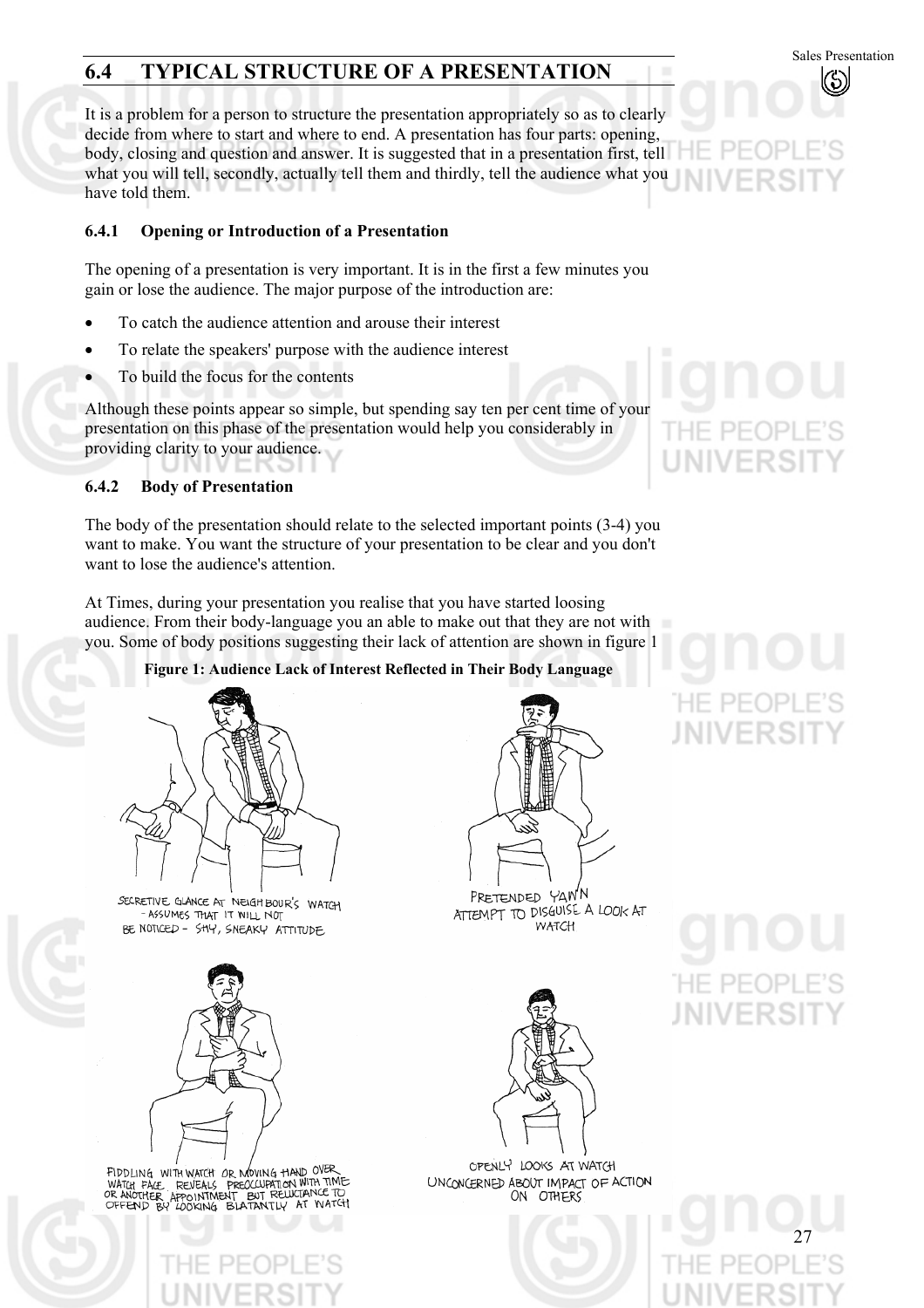Selling Skills:

These situations are, infact, difficult to handle. Because, in such situations, there is no point to keep the presentation continued. You have to adopt a strategy to gain their attention. Some of the suggestions far gaining audience attention are as follows:

• Emphasising structure and help the audience follow your presentation by summarising your remarks as you go along and by Emphasising the transition (links) from one idea to the next.

- Holding the audience's attention not only by relating the subject to the audience' s needs or by using clear language but by introducing variety in your speech or presentation.
- You may pause for questions and comments as it shifts the audience from listening to participating.
- Visual aids can be used to provide clarification and stimulation.
- Variety in your tone and gestures will help in breaking the monotony of your voice.
- Consider the use of humour. Sometimes humour helps in stearing through difficult situations.

It is interesting to observe that when you are going deeper into the subject, the audience start drifting away from you. It is rather difficult to retain the audience attention through-out the presentation, unless you make deliberate efforts. The above stated points are some of the suggestions which can help you in retaining your audience or customers.

#### **6.4.3 Ending a Presentation**

As the audience's attention peaks at this stage it helps in further clarity. The final summing is not a place to introduce new ideas. It is suggested that you should begin your conclusions by telling listeners that you are about to finish . They will make one final effort to listen to you, intently. It is also suggested that during the concluding stage restate the next step. Some presentations require the audience to reach a decision or to take specific action. In these cases the summing must cover the specific action to occur and who would be responsible for doing what. Take for example, in a sales presentation sales person may be required to ensure on-time delivery and installation. Thereafter, the final installment of the payment will be made by the customer.

Your final words should round tip the presentation. You want to leave the audience with a satisfied feeling, feeling of completeness. It is, therefore, important that you should always end on a positive note. Your final remarks should be enthusiastic and memorable.

Irrespective of whether you accept questions, as you go along or you defer them till the end, this phase of a presentation is most important. It is only helps in providing better clarity but also in removing some misconceptions, if any, among you audience, about your product or company.

#### **6.4.4 Question and Answer Period**

Majority of the speakers avoid or discourage this period, without realising that providing opportunity for questions and answers, facilitates interactions. The thumb rule is. to encourage questions throughout, in a smaller group and ask a large audience to defer questions until later. But do provide time for this stage as it shifts the audience from listening to participating.

#### **Some tips for Landing Questions:**

Given below are some categories of questions. You may decide in which category the question falls and then take action accordingly. Although it is not possible to remember these tips, but by practice you learn to handle critical situations:



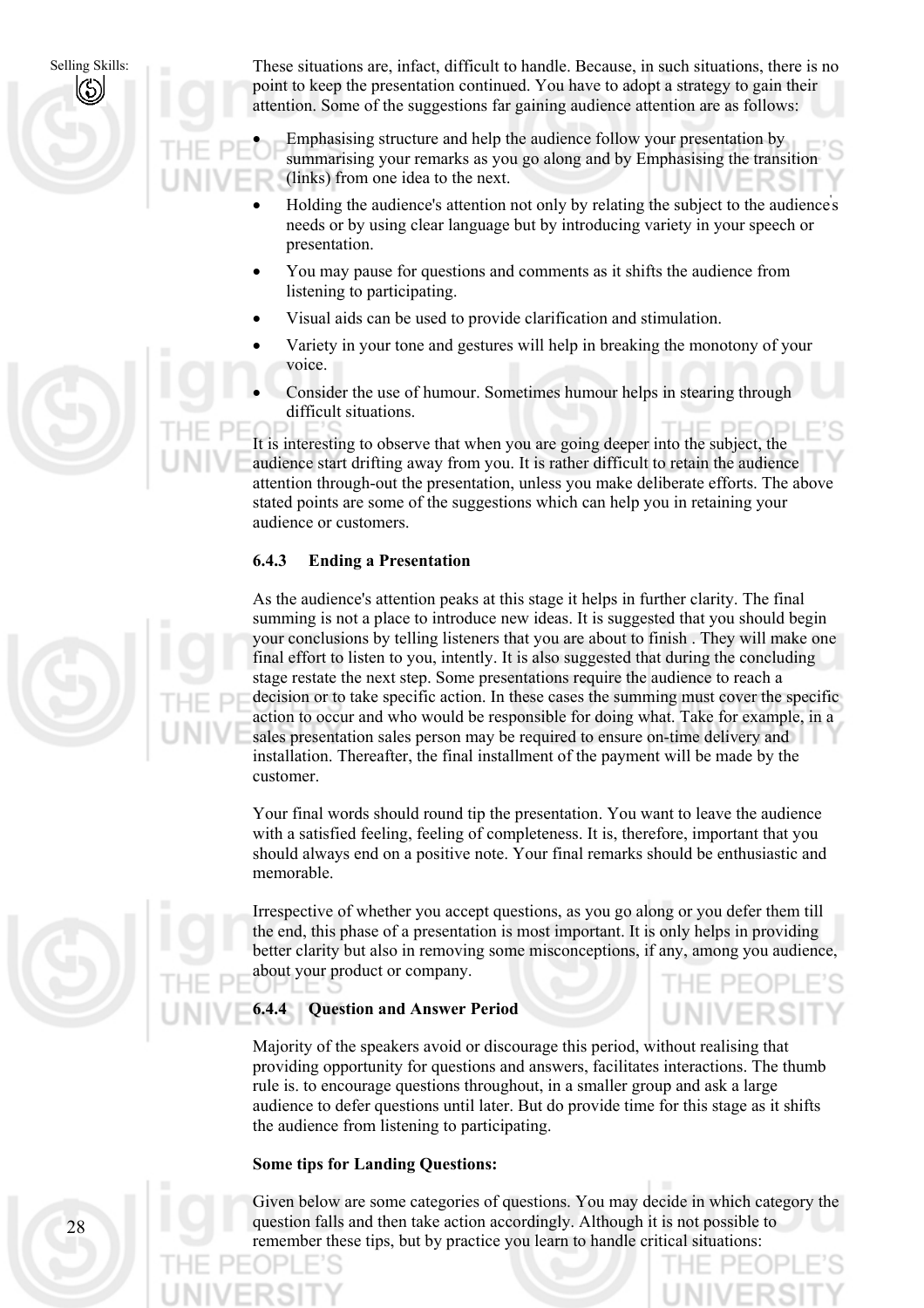| Sr.No. | <b>Type of Question</b>      | <b>How to Handle</b>                                                                                                                                                                                         | <b>Sales Presentation</b> |
|--------|------------------------------|--------------------------------------------------------------------------------------------------------------------------------------------------------------------------------------------------------------|---------------------------|
|        | <b>Confused Question</b>     | Reformulate/Paraphrase the question. Ask the                                                                                                                                                                 |                           |
|        |                              | questioner to restate the question. It also gives you                                                                                                                                                        |                           |
|        |                              | time to think and it can be followed by all. Be clear,                                                                                                                                                       |                           |
|        |                              | a confused question can never be answered.                                                                                                                                                                   | HE PEOPLE'S               |
|        | <b>Hostile Question</b>      | Don't be defensive or hostile. Rephrase it and unload<br>emotions from it to understand the message.                                                                                                         | NIVERSITY                 |
|        | <b>Two-part Question</b>     | Separate the parts and prioritise them before<br>answering.                                                                                                                                                  |                           |
| 4.     | <b>Off Topic Question</b>    | Suggest the audience that you would not handle an<br>off topic question.                                                                                                                                     |                           |
| 15     | <b>Can't Answer Question</b> | Admit it and say that you would answer it later. You<br>may not be authorised to take a decision about the<br>question. Take time from the audience, check with<br>your superior, and get-back. <sup>1</sup> |                           |
|        |                              |                                                                                                                                                                                                              |                           |

#### **Activity 1**

Try to recollect a presentation you heard or you made yourself. Identify the contents of that presentation, under opening, body and closing. Check, if they were appropriately arranged or not.

......................................................................................................................................... ......................................................................................................................................... .........................................................................................................................................

# .........................................................................................................................................

### **6.5 PLANNINGTHE PRESENTATION ST TEGY**

Developing a strategy for delivering an oral message is just as crucial as developing a strategy for a written message. You have to put information in an easily understandable form. For maximum impact, therefore, it is important that one must define the purpose, analyse the audience, construct or develop the message with due estimate of time and appropriate length, decide on the most appropriate style and media for presentation. These are some of the important variables, which one has to keep in mind to develop an appropriate strategy for a presentation.

#### **6.5.1 Define the Purpose**

The first reason of failure in a presentation is not thinking through the purpose of the presentation and focussing it sharply. The amount of audience interaction varies from presentation to presentation, depending on the speaker's purpose. Often a speaker accomplishes more than one purpose simultaneously. The purpose of a presentation could vary from informing, persuading, exploring to changing behaviour/attitude etc. The specific purposes for a presentation are:

- a) To motivate: you do most of the talking and the audience essentially plays a passive role. You control the content of the message and the audience listen. Here the challenge is not to giving information but giving in a manner for a response.
- b) To inform or analyse: A group of people meet to hear the oral equivalent of a written report, then members of the audience offer comments or ask questions. Typically when a medical representative meets a doctor, the purpose is to inform about the new formulation his company has launched in the market.
- c) To persuade or collaborate: The most interaction occurs when you aim to persuade people to take a particular action or to collaborate with them to solve a problem or reach a decision. You generally begin to provide facts to increase the audience's understanding of the subject. You offer arguments in defence during discussion and



# E PE(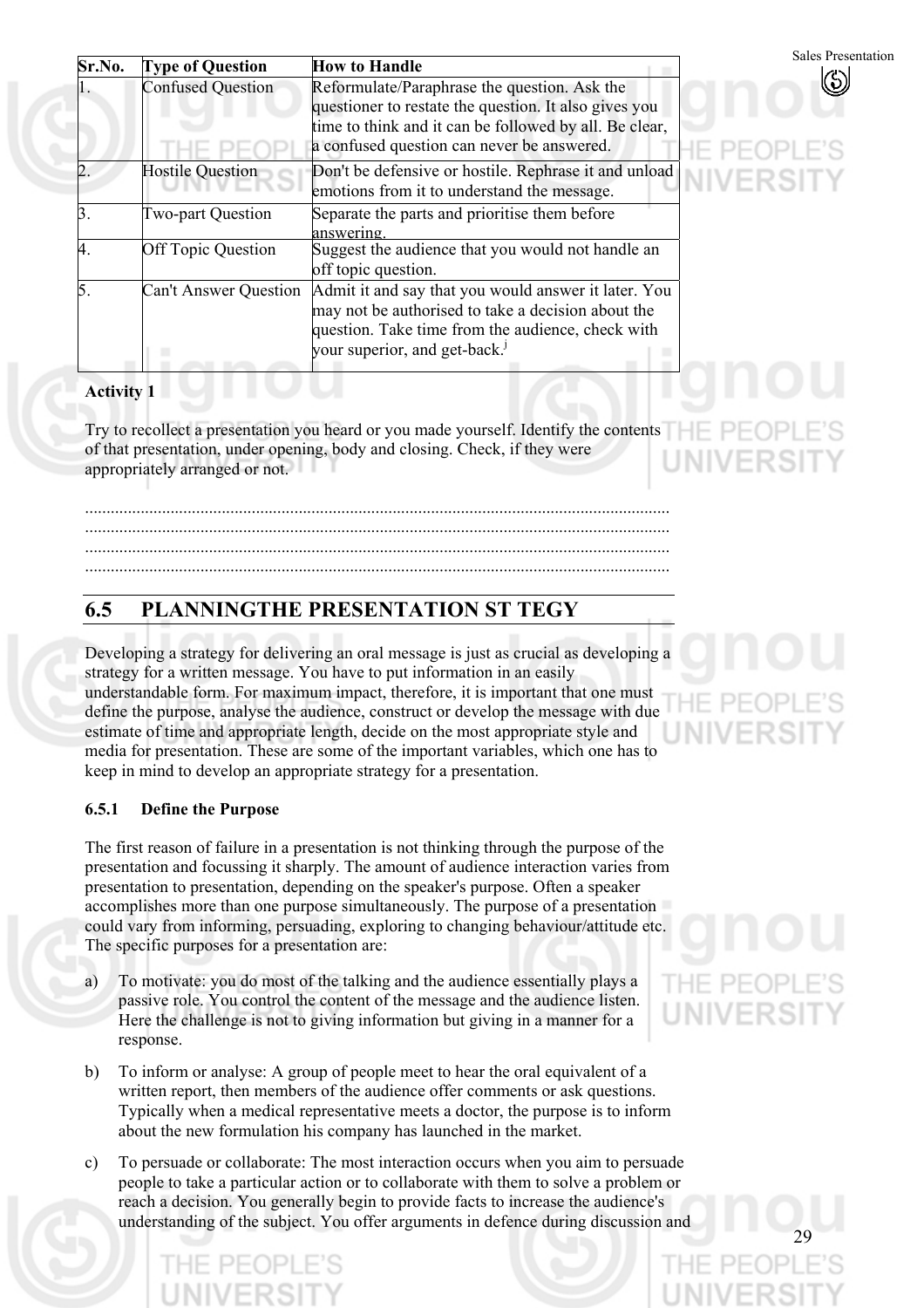Selling Skills:

you invite audience to express their needs. In this audience interaction process, therefore you have little control, so one has to be flexible to adjust to an unexpected reaction. Most sales persons, involved in door-to-door selling (like, Eureka Forbes etc.) must have this purpose when they call on a household.

#### **6.5.2 Analysing the Audience**

Your choice of a strategy for composition your purpose must take into account those who will be attending it. The nature of the audience affects your strategy for achieving your purpose. You should know your audience and size them up in advance. You must look for characteristics that will affect your speech e.g., audience size, sex, age, education and knowledge. More specially, consider the followings in as much detail as possible.

a) First consider the size and composition of the audience. A small group may be drawn into a decision making process. A homogeneous group benefits from a focussed presentation; a diverse group requires a more generalised approach. So be sure of the size of the group to which you are going to address.

b) Consider likely reactions to your speech or presentation. The reactions to your speech could be hostile, receptive, indifferent. It is easy to talk to a receptive group. It is also possible to convert indifference into interest. It is quite challenging to convert hostility into support. But be clear that whether the audience care about the issues you will discuss and how much they already know about your subject.

c) Finally, you need to take a cold hard look at their relationship with you. Do they already know you? Do they respect your judgement?

The answer to these points would help deciding the best way to organize your material.

#### **Activity 2**

Assume that you are working for an organisation in "Information Technology". You think that a particular medium size company might have the requirements of your company's hardware, software and maintenance services. What specific information you would require about this company to develop an appropriate sales presentation. ......................................................................................................................................... .........................................................................................................................................

.........................................................................................................................................

#### ............................................................................................................

#### **6.5.3 Developing Message**

A message should be carefully developed with a view to generating a desired response. It is, therefore, important that while developing messages one should define the main idea, construct an outline and estimate the appropriate length. A number of times a speaker is required to carefully choose the words, particularly while handling sensitive subjects. In such situations if you loose control on what you speak, your message will not be understood in the right spirit. It is, therefore, important that we define the main idea and construct a concrete outline around the identified idea. Then collect sufficient information which should be adequate for the available time you have to make the presentation.

At times, you collect a whole lot of information but you fail to put it together in an appropriate order. There are specific guidelines available to arrange the material in suitable order. It is suggested to follow the "Inverted Pyramid" structure. The suggestion is that you should start with the most important point and then go down to the least or, start with conclusion and go down to back-up information or start with a general statement and go down to specifics. Any one of these options would guide you in sequencing the information.

Although it appears simple but actually it is not. One has to decide and compartmentalise information in various groups, sequence them and then present.

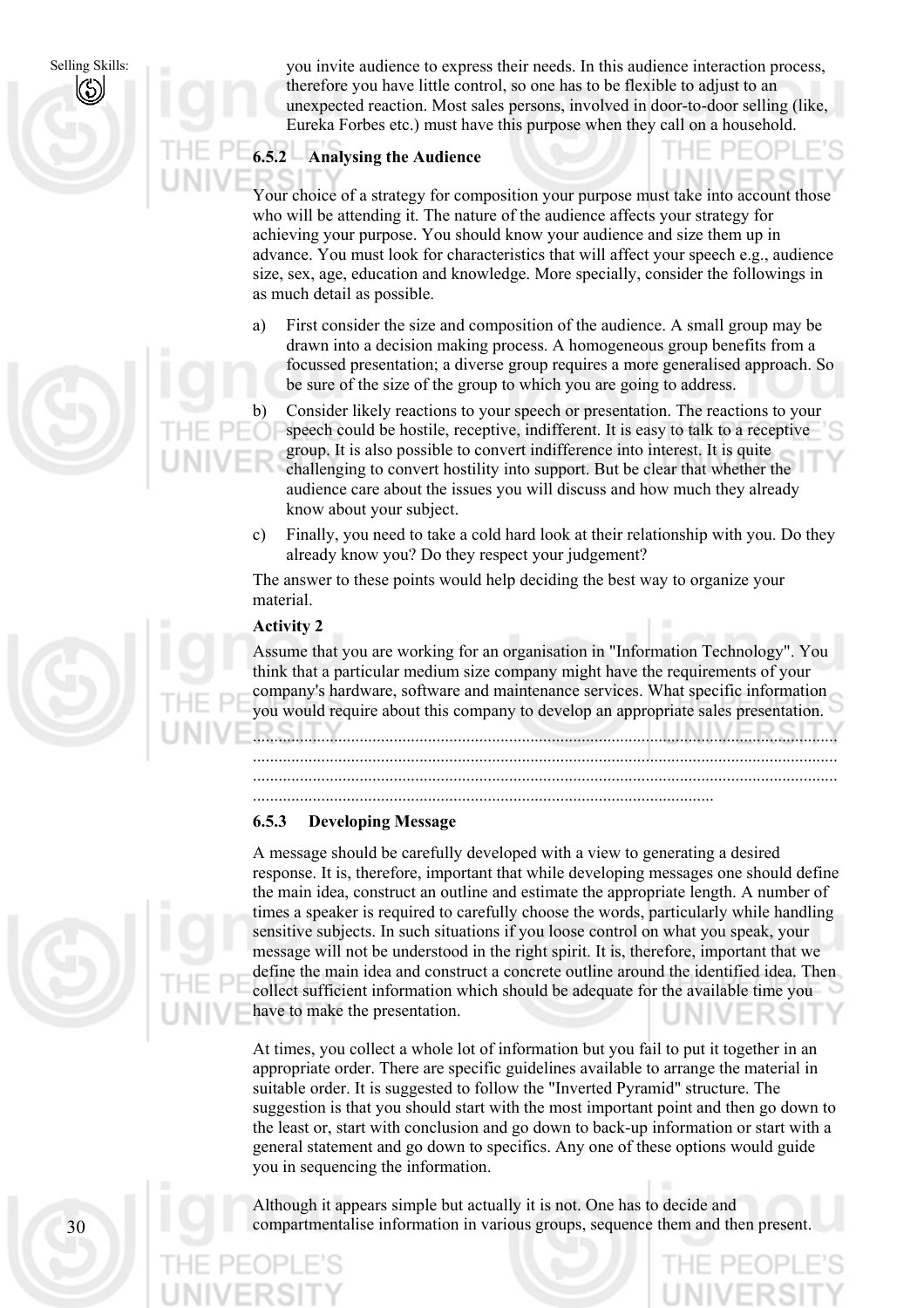Sales Presentation Sales Presentation Having decided the sequencing of information for developing an appropriate message, the next step is how to deliver it. Knowing your abilities, time available for preparation, audience size, etc., would influence your presentation method.

#### **6.5.4 Determination of Presentation Method**

We may follows any of the following presentation methods depending on our own abilities, subject, purpose, etc.

|                | Extemporaneous                | Extemporaneous presentation is that which is prepared in<br>advance and delivered afresh. The exact wordings are figured<br>out, as the speaker goes along. It combines prior organisation<br>and spontaneity. The audience prepare an outline, may write<br>down, at best, full opening and closing sentences, and prepare<br>visual aids to promote a set sequence of thoughts and contents. |  |
|----------------|-------------------------------|------------------------------------------------------------------------------------------------------------------------------------------------------------------------------------------------------------------------------------------------------------------------------------------------------------------------------------------------------------------------------------------------|--|
| 2.             | Impromptu                     | Impromptu is that when you are given no time to think and<br>organise. You never know when your superior will ask you for a<br>two minute update on your field experiences of the previous<br>dav.                                                                                                                                                                                             |  |
| 3 <sub>1</sub> | Memorising                    | Memorised is a presentation which is learnt by heart. If a link is<br>broken while speaking the whole presentation gets affected.<br>Typically in Pharma-selling canned presentation are used.                                                                                                                                                                                                 |  |
| 4.             | Reading                       | Reading is yet another method. In paper reading it is said that<br>even the speaker looks at his. notes for 35% of time and for the<br>remaining 65% to the audience, it is still a paper-reading. In<br>business this method is followed least                                                                                                                                                |  |
| 5.             | Speaking from<br><b>Notes</b> | Speaking from notes is similar to the first method with a<br>difference that the speaker has his points, with explanations<br>written down and he speaks from the notes. To prepare these<br>notes normally reference cards are used which the speaker can<br>hold in one hand                                                                                                                 |  |

There is no hard and fast rule suggesting in which situation what method should be used. As a speaker it is up to you to decide which method is the best suited for you in the given situations. But you must practice it in advance before making a presentation.

#### **6.5.5 Deciding the Presentation Media**

In an oral presentation which is an interactive medium, you can choose from a wide range of audio-visual (AV) materials. Here also you require carefully planning. A number of times, a presentation gets killed because of over emphasis on AV material. Always keep in mind while selecting any AV material that to what extent the selected media would help supplementing or reinforcing your message. You can select audiovisual material out of a large variety, ranging from, brochures, leaflets, slides, prototypes, actual product, audio tapes, video material, computer based aids, etc. Preparing or it is suggested to follow the following guidelines for selecting the best suited media:

- Do not cram information if you have too much to say, may be you should write it out, seperately. •
- Keep only relevant material as irrelevancies create distractions, and confusions.
- Organise and break up your material into small modules. Dis-organised compells the audience to concentrate on finding the structure of your presenting, rather than listening to you.
- Visualise your ideas as much as possible. Understanding, rememberance and clarity are the highest in the picture form.



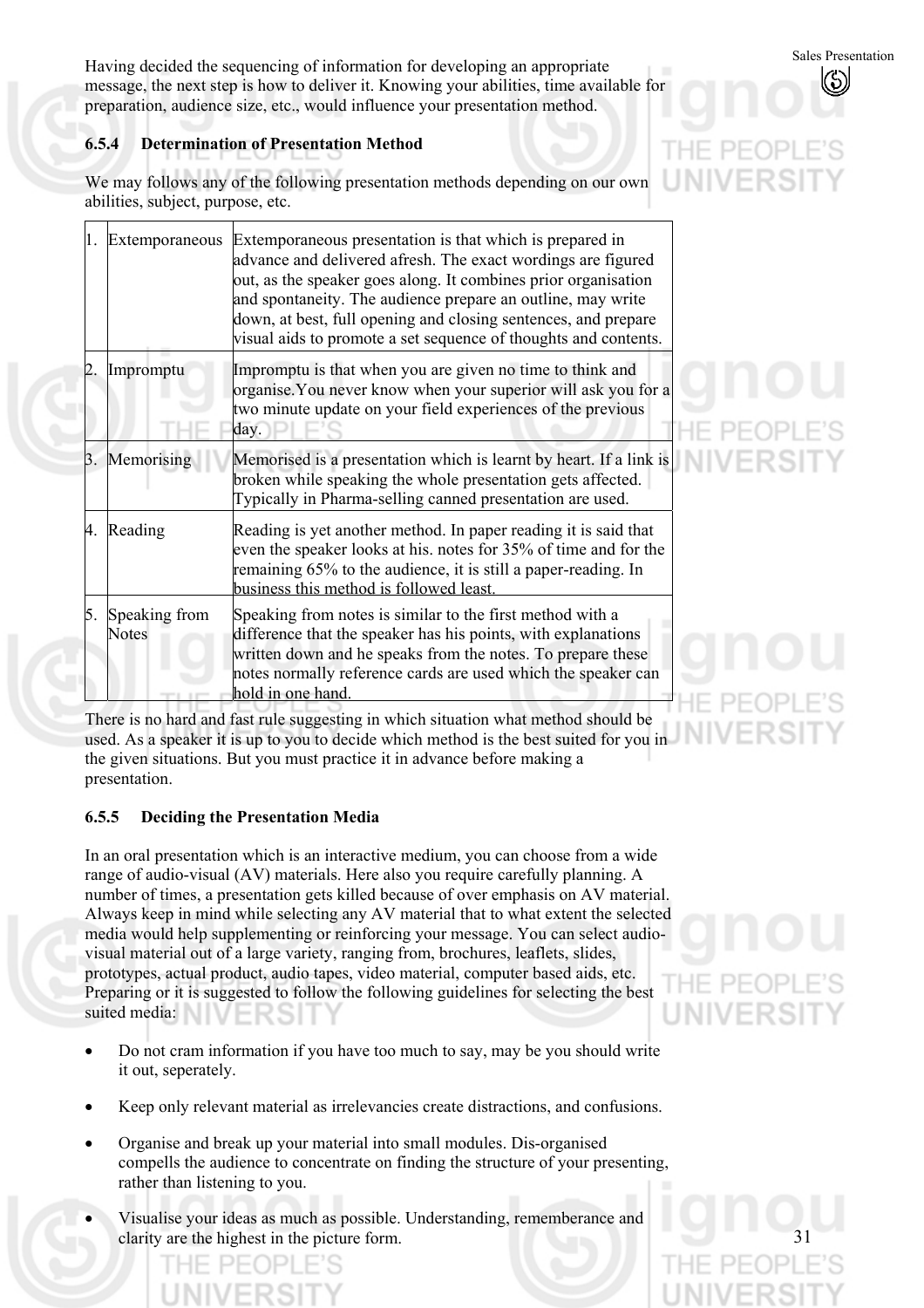

- Use as few words as possible. Use only those points which the audience can understand, and don't write complete sentences.
- Make the pictures and letters bright enough to be visible from a distance. Make the letters bright enough and think enough to be read by all. Use light colour for background. Use dark or bright colours for pictures or letters to improve visibility.
- Make the sound material audable, pleasing in tone, varied and synchronised with visuals.
- Finally, before the presentation check particularly the audibility, risibility and readability of your AV material, if possible, in the actual place of presentation.

# **6.6 PRESENTATION SKILLS**

All preparations on the 'structure' and ' strategy' of your presentation will have limited impact on your customers or audience if you don't have the right presentation skills. For example, it is very important that you should be able to have control on yourself. The moment you rise to speak you convey some signals to yourself, which might decide ultimately the success or failure of your presentation.

#### **6.6.1 Personal Aspects**

A logical step in preparing a presentation is to analyse yourself. You are an integral part of the message. You should seek following characteristics:

- **i)** Sincerity is vital. Project an image of sincerity by being sincere to yourself, to your subject and to your audiences.
- **ii)** Thoroughness - giving the listeners all they need.
- **iii)** Confidence in yourself is important so as to gain your audience's confidence. You must earn the confidence of your audiences. Project the right image, and talk in a strong, clear voice.
- **iv)** Friendliness help your communication effort by creating the right environment.

Although these four points appear as four different things. But they do relate to each other. For example, if you are ' sincere' you would do a ' thorough' preparation for your presentation. If you are 'thorough' you would feel confident. And if you are confident, you would be more open and friendly with your prospects or audiences. Therefore, these personal aspects should be well taken care.

#### **6.6.2 Non-Verbal Behaviour**

In any presentation non-verbal also plays a major role to supplement your message. Let us take up some typical examples to identify the variables elements of non verbal communication.

Although, it is not all that easy to suggest a definite set of ` Do' s' about your body language during presentations, however, one can easily identify some 'Don'ts. If you carefully notice the six body language shown in figure", you may realise that, typically, most speakers make some of these mistakes. Let us analyse each of the six situations in some detail, for better clearity about them.

- i) **Reader** is a person who doe snot make eye contact with the audience and only concerned about his material. Such speakers fail to establish any wave-length with the audience.
- ii) **Weakling** is a speaker who does not know the utility of Lactorn, which is fact, is the support for the speaker's materials and not the speaker himself.
- iii) **Gripper** is a speaker who does not make any attempt to supplement the message; rather he/she is only bothered about the verbal part of the message.

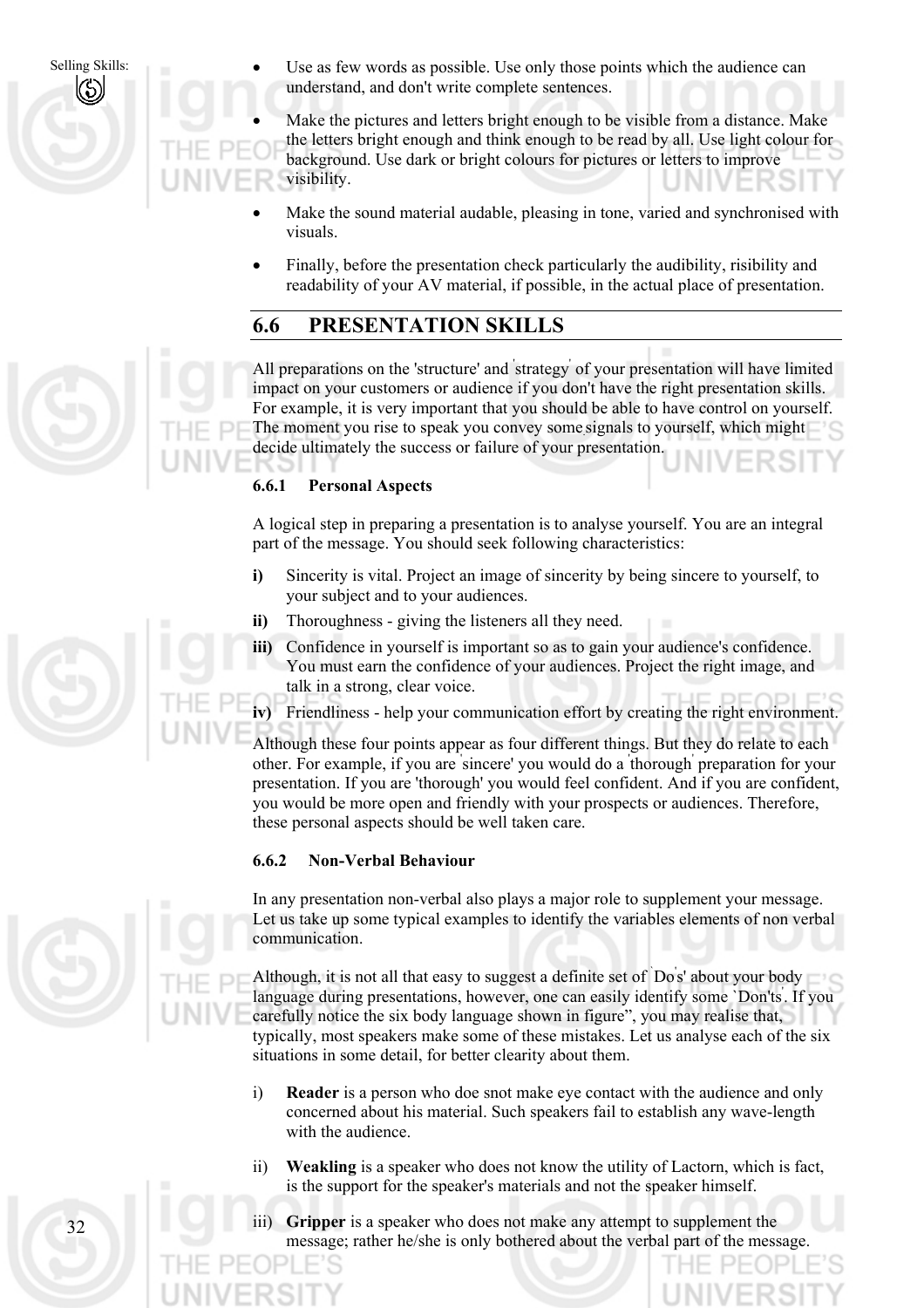- **Sales Presentation** Sales Presentation Sales Presentation Sales Presentation presentation but continuously relaying these, which does not relate. The suggestion is that one should-bring some variation is the gestures.
- v) **Bon-Voyager** is a speaker who is overdoing the gestures; as a result the presentation becomes more theatric. The suggestion is that in a typical business presentation the hands should not go above the shoulder level.
- vi) **Pacer** is a speaker who is, although relaxed but still not too sure about movements, postures and gestures. The suggestion is that think before hand, about how to stand, where stand, where to move to, how often to move, etc.

**Figure 2: Non-Verbal in Presentations** 



The above illustrations must have given you. some idea about the importance of nonverbal forms, including body language. Let us now exanune each element of the nonverbal communication in the context of a presentation.

#### **Posture**

Sagging shoulders, dropped head forward and sloppy casualness are indicative of depression, while standing upright with square shoulders and head held high are indicative of the confidence. Your outword appearance mirrors your inner mood.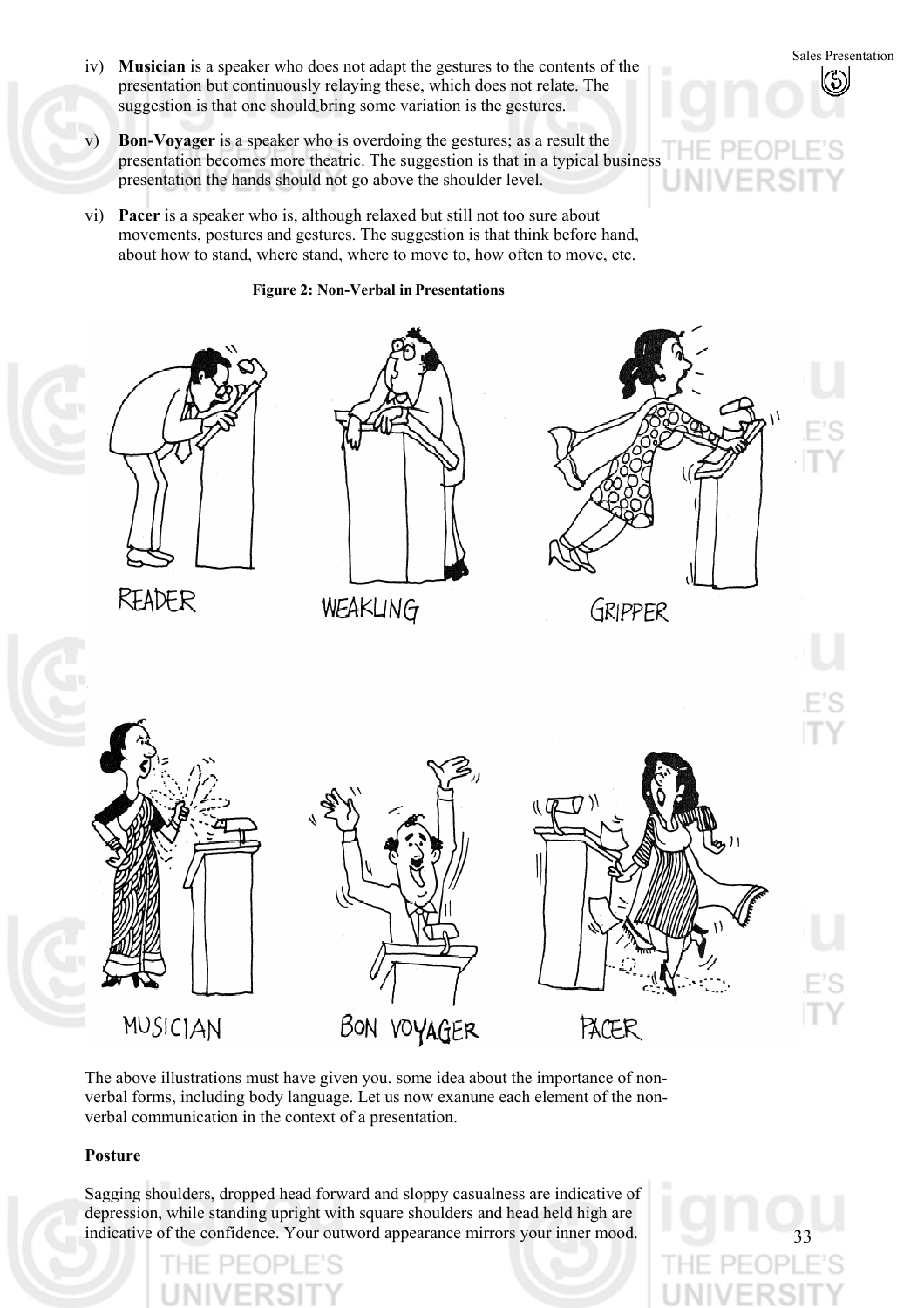

Posture may also be adopted to the size of the audience. An informative talk to a group of 50+ size would demand more formality, postural variety, particularly during transitions, to suggest a change in topic. An address to a group of 10-12 managers working under you, could be given while sitting in the edge of the chair. However, all formal presentations in advertising industry or I.T. industry are typically given while standing.

To avoid side-to-side rock some women even prefer low heals for longer duration presentations. Choice of a comfortable pair of shoes helps avoiding conveying a negative, allat-ease impressions because your shoes are bothering you. Giving thought to such minor details can help you in making a winning presentation.

#### **Movements**

•

•

While presenting a topic, your physical movements can help you in the following ways:

- To hold attention: Lectern restricts movement. Rather than moving back and forth it is suggested to move left to right to gain attention of the audience, sitting on both sides. However, don't move continuously, like a caged lion.
- To get rid of nervousness: Movement helps decreasing stage fright in the beginning of your talk and the way you walk upto lectern or podium, tells something about you non-verbally to the audiences. Do you move with assurance, determination and enthusiasm? However, over-enthusiasm is also not productive.
- To suggest transitions: In writing, the cues for transition are headings, words, numerical hints. In speaking, the cues are physical moving yourself, a directional shift in the posture helps, the audience to follow the transition.
- To increase emphasis: In writing we underline, we use italics, capitals, exclamation etc. While in speaking a movement towards the audience, accompanied by a gesture, can imply your stressing a point.

The above discussion clearly suggests that plan your movements and don't just walk around when you make a presentation.

#### **Gestures**

Gestures relate to movements of fingers, palm, wrist, arm, elbow and shoulder. Here are some examples of situations where gestures can help you.

| To emphasise | Clenched fist of one hand hitting the palm of the<br>other hand emphasises the point you want to make.                                                   |
|--------------|----------------------------------------------------------------------------------------------------------------------------------------------------------|
| To point     | The index finger calls attention of the audience                                                                                                         |
| To reject    | Hand may go on a side in an act of rejection.                                                                                                            |
| To describe  | You may communicate and describe everything<br>through hands. Even an approximation of the<br>verbal message through gestures is worthwhile than<br>non. |

From the last three illustrations, in figure lit can be inferred that planning of gestures, apart from postures, movements, are all important. If gestures are important, as you donot want to look like the `gripper' or the `weakling' there are some suggestions.

The first suggestion is that start involving only one hand but with variations. In the figure 3 options have been illustrated. Each gestures have specific meaning to convey. For example. `the air pulse' can be used when you are about to open the various issues relating to a problem, `the raised forefinger' can be used to emphasise, the air grasp' can be used for summarisation, etc.

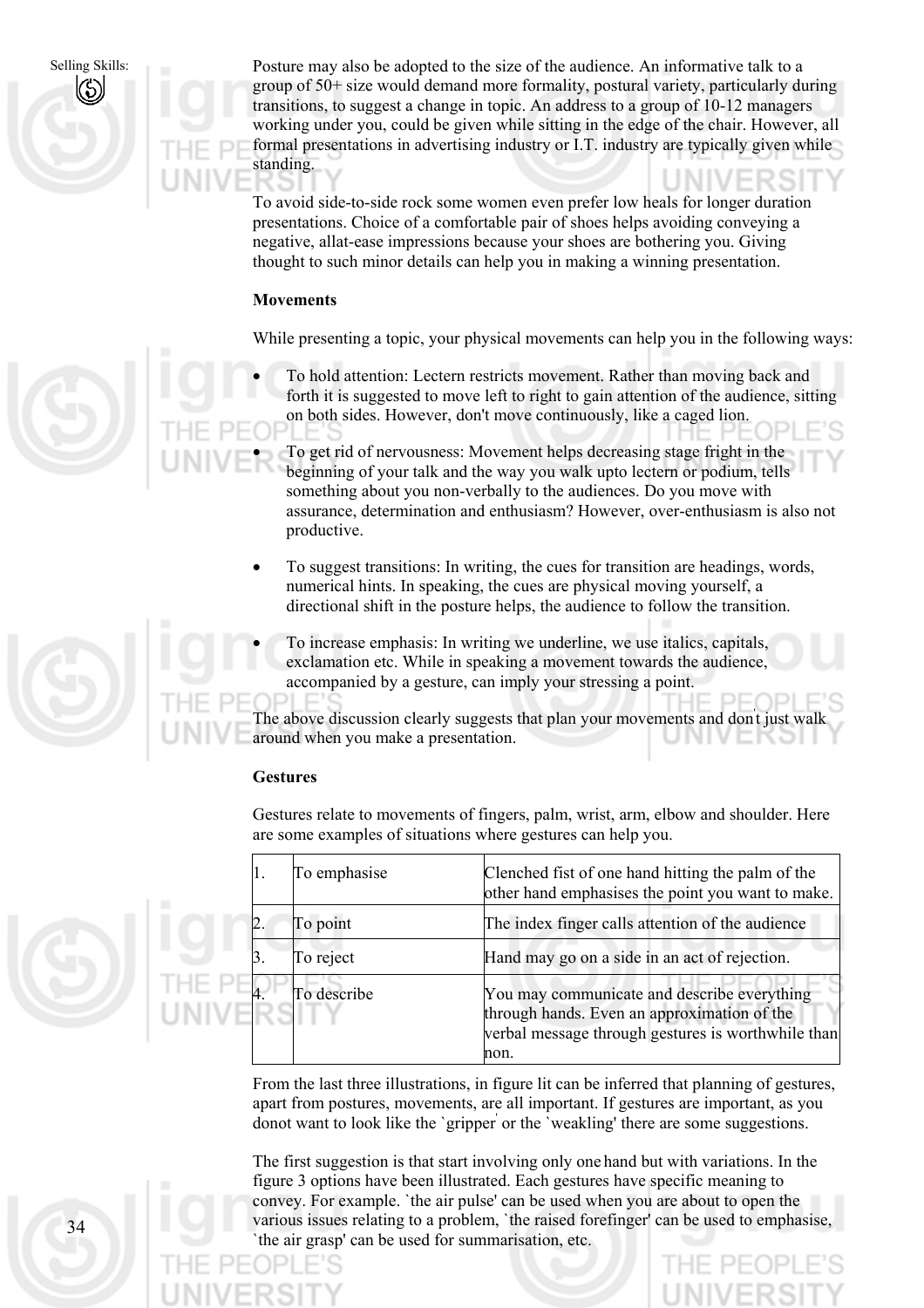#### Figure 3: Gesture With One Hand

Sales Presentation  $\circledS$ 



The second suggestion is to use both the hand to supplement your message. For example, `the hand scissors' can be used when you are rejecting a point, `the palm side' can be used to suggest the magnitude of the problem, ` the palm in front' can be used to explain. `the palm up' for opening of the discussions and `the palm down' for closing, as shown in figure 4 **LEADART** 

Figure 4: Gestures With Both Hands

**HAND SCISSORS** 



**PALMUP** 

**HAND CHOP** 



**PALMDOWN** 



**PALMFRONT** 



**PALMSIDE** 



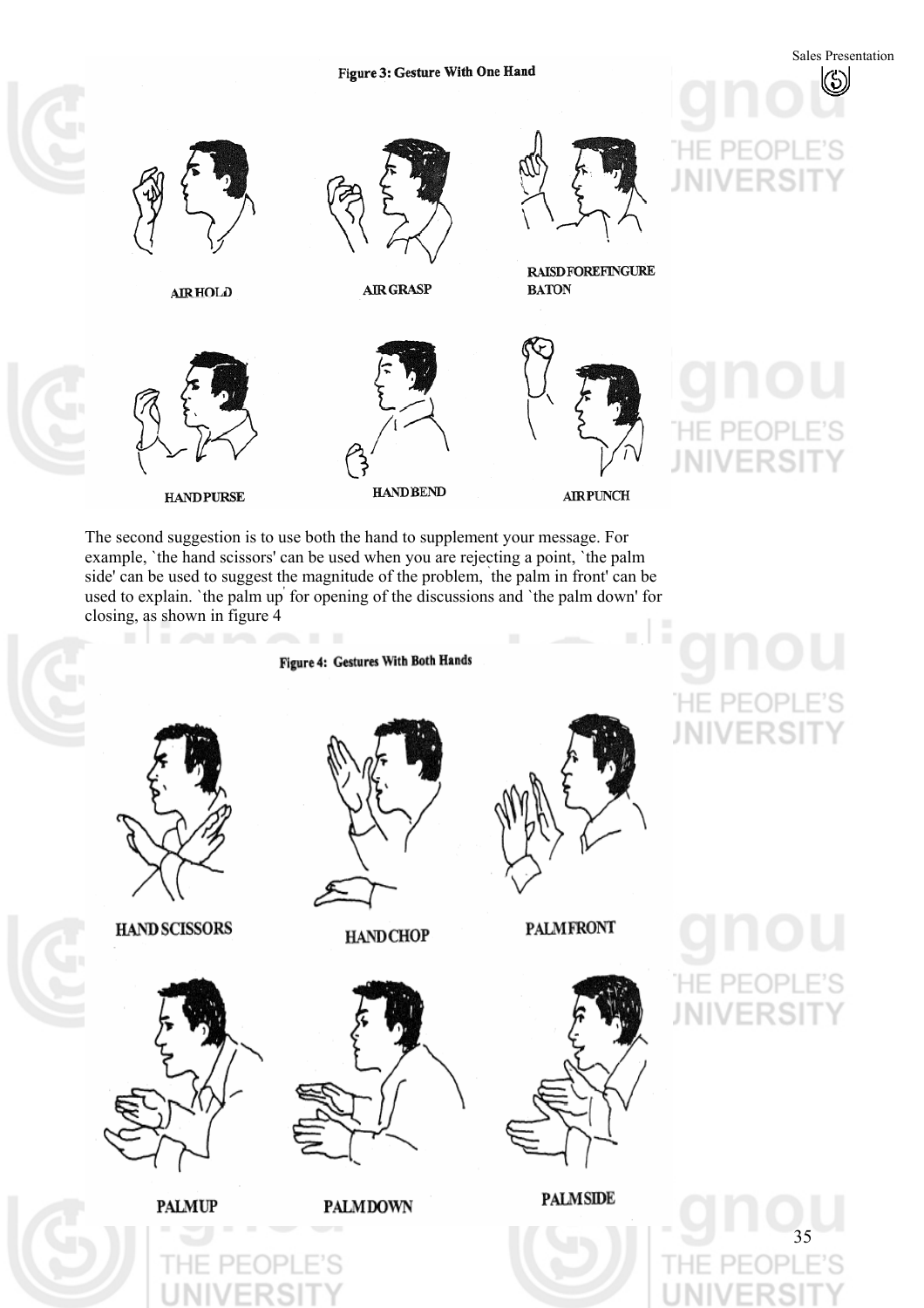#### **Eye Contract**

It is suggested that you should have eye contact with your audience. Although, it is not possible to have eye contact with each and every person sitting amongst the audience but it is suggested that you may identify, select persons sitting spread across amongst the audience and establish eye contact with them. Don't look at one person all the time. Eye contact helps you in gaining confidence in yourself and it also conveys to the audience that whatever you are saying, you are very sure of it.

#### **Facial Expressions**

It is said that rather having a "cheese" smile all the time, your facial expressions should be natural. It is also said that the smile which comes on your face actually originates in your brain on recollecting something pleasant. You can easily build rapport with your audience using good, natural pleasant facial expressions.

From the above illustrations let us now refer to some common observations, as shown in figure 5.

You must have experience yourself, if you are nervous, the gestures don't flow out of you an you try to bring control to yourself. Here the facial expression also reflect seriousness.

If you are confident your facial expressions correspond with the contents, gestures are natural and illustrative and you maintain a definite eye contact with your audience

You might have also seen in a presentation that people respond differently to questions. There are some who reflect dominant attitude through their facial expressions, position of hands' while others, with the same non-verbal communicate openness, and euthuasism to respond.

With the help of these illustrations we have tried to explain to you that in any presentations, your body-language is an integral part of your presentation. We have also seen that how one can plan the body-language for the presentation. If you are able to incorporate only 20 percent of the above, you would still notice a marked improvement in your presentation skills. Therefore, each speaker must give due attention to his or her non-verbal, the way they give to the verbal contents.

Figure 5: Non-Verbal During Interactions With Audience



Selling Skills:

KS.



ATTEMPTS AT SELF CONTROL



ANXIETY-UPTIGHT



CONVEY FEELINGS OF HONESTY AND SINCERITY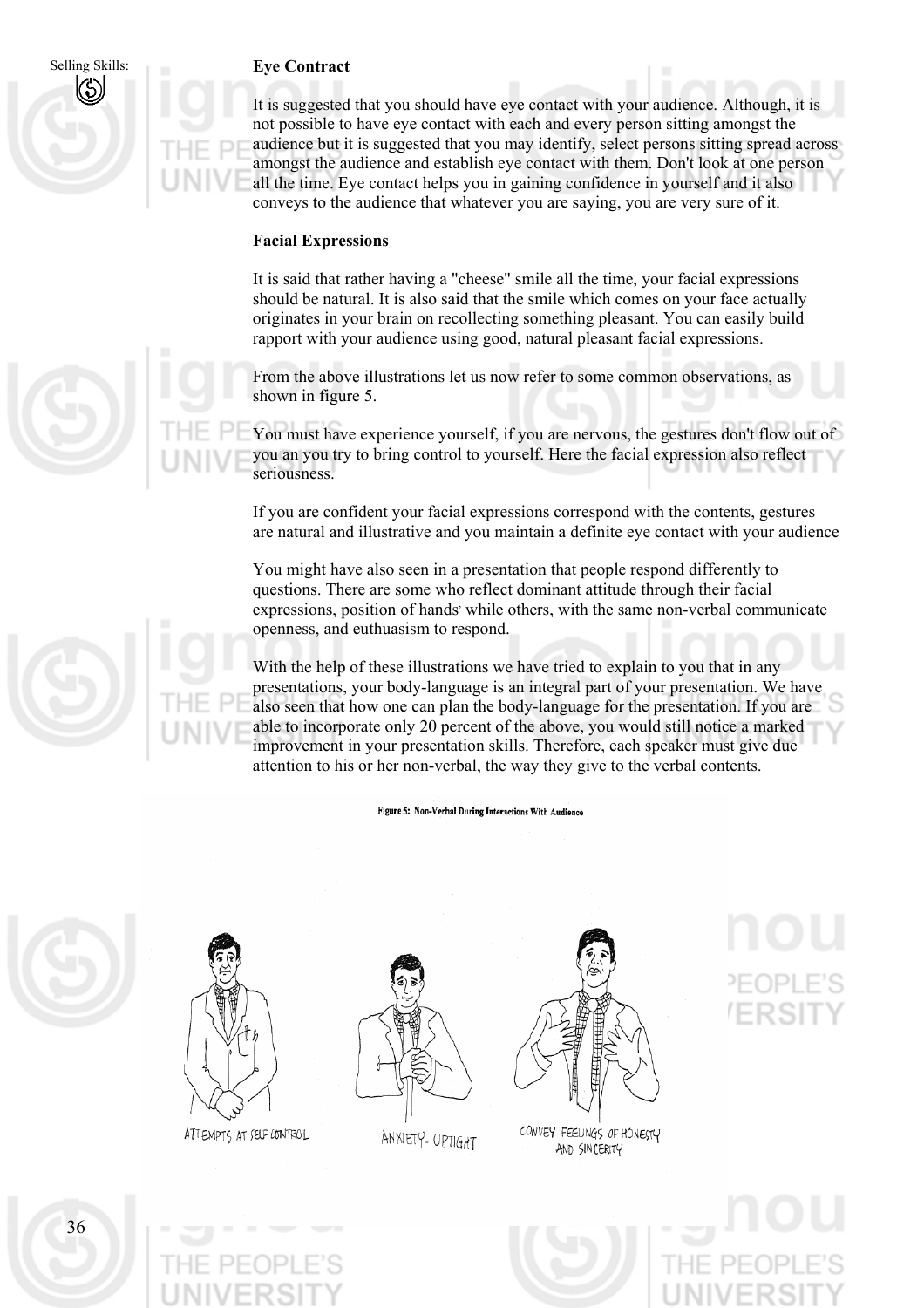







CONFIDENT, FRIENDLY

#### AGGRESSIVE, DOMINANT SMUG **ATTITUDE**

OPENNESS, ENTHUSIASM, READINESS

#### **6.6.3 Oral Delivery**

How confident, you appear through your voice, how effective you become through the use of your voice, how successful you emerge, by speaking clearly and holding the attention of your audience are the issues related to the oral delivery. Every aspect of the oral delivery, i.e., rate, pitch, volume, vocal quality, etc., all are important.

- **Pitch:** It is highness or lowness of your voice. Voice too high or low can add to word value. A monotonuous voice may drift the audience away from the speaker i)
- ii) **Rate:** It relates to the number of words released per minutes. The purpose is to synchronising speaking with listening pattern of the audience. The rate should also relate to the subject matter. Often you might have felt that if you speak a sentence at a higher rate you can create a better impact.
- iii) **Volume:** It relates to the loudness or softness of the voice and by contrast in volume one can give emphasis on the spoken words.
- iv) **Vocal Quality:** It is difficult to define it but we come across so many words to describe voice quality. Some of these words which describe voice quality are: Throaty, loud, vibrant, dynamic, moving, weak, strong, harsh, shrill, effeminative, gentle, clear, flexible vibrant, colourful, etc.
- v) **Pronunciation:** It should be your constant endeavour to find out the right pronunciations of each word. You may not get any advantage for correct pronunciation but you are certainly at in disadvantage when it is incorrect. You would be surprised to know, how carefully your audience are observing your mistakes, and on every mistake they drift away from you.

There are some suggestions to help you in enhancing your non-verbal while you speak to a group. These suggestions are:

- Sincerely like your audience
- Know your subject thoroughly in order to appear confident
- Be well dressed (not overdressed)
- Look your listeners in the eye (Not too long at any one) and talk with them
- Avoid excessive, meaningless, gestures and nervous movements
- Keep calm
- Remain objective, no matter what the provocation
- Speak clearly and pleasantly, make sure that you can be easily heard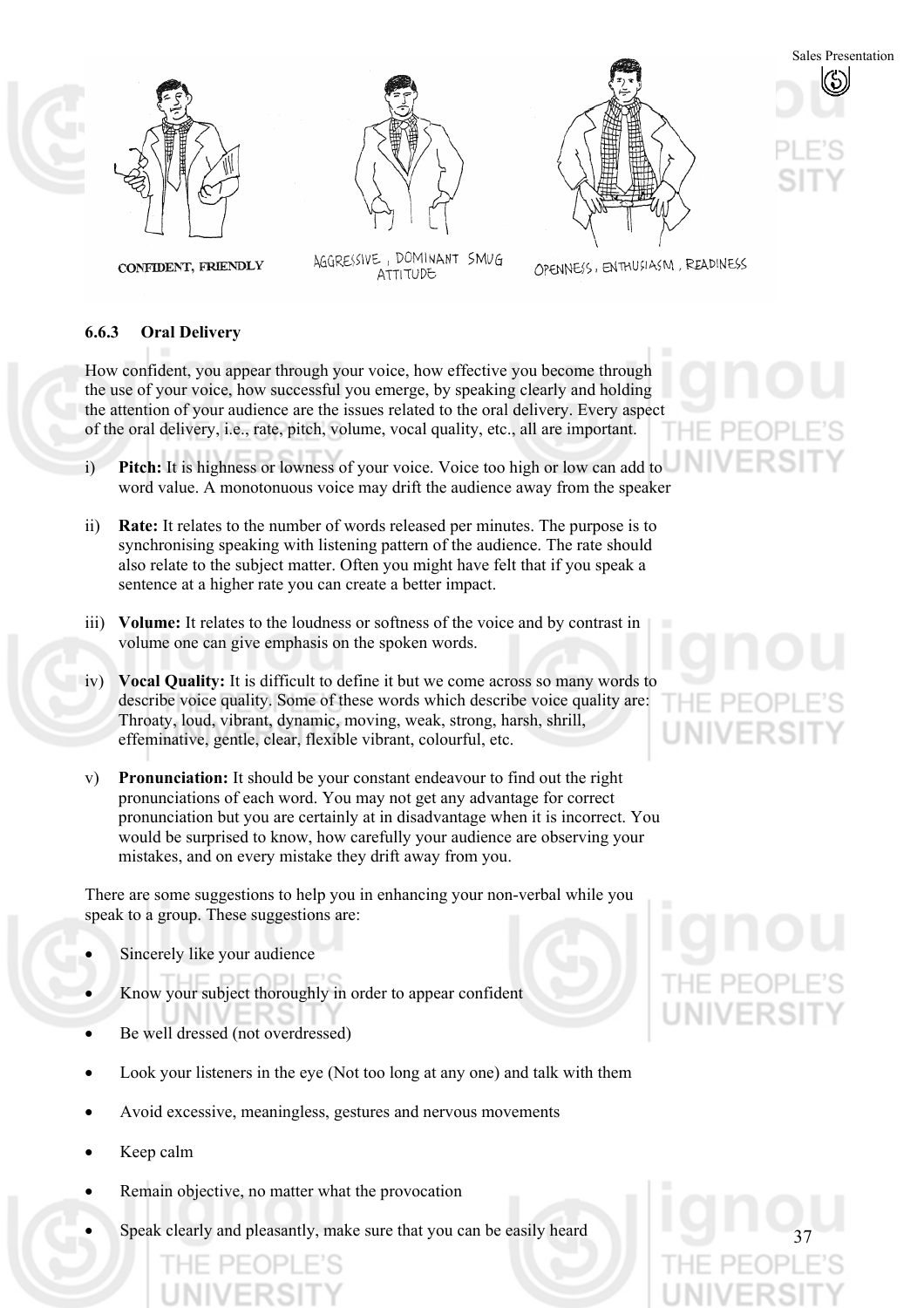#### **Activity 3**

Selling Skills:

Observe in any one presentation the non-verbal of the speaker under postures, Movements, Gestures, Eye Contact, Facial Expressions, and Oral delivery. Against each item give scores out of ten. Check your evaluation with another person. ......................................................................................................................................... ......................................................................................................................................... .........................................................................................................................................

### **6.7 EFFECTIVE PRESENTATION: SOME PRINCIPLES-**

Ron Hoff, a hard core advertising professional, head of Ron Hoff and Associates, based on his presentations to the clients, has suggested some basic guidelines for effective presentation. Let's discuss these, eight, real-life principles of presentation that make a measurable, meaningful difference in the success of your presentation.

| Rule | <b>Description</b>                                                                                                                      |  |  |
|------|-----------------------------------------------------------------------------------------------------------------------------------------|--|--|
|      | In preparing your presentation, may be you should start about halfway through.                                                          |  |  |
|      | Content is always the first requirement of any presentation. Once content<br>breaks down, delivery is never far behind.                 |  |  |
|      | It's impossible to be too clear.                                                                                                        |  |  |
|      | Keep in mind that your audience is going to remember about one quarter of<br>what you say.                                              |  |  |
|      | Participation by your audience will help them remember you and your<br>message, but "handle with care". Participation can backfire.     |  |  |
|      | Nervousness is not all bad, but it can become serious when your audience<br>becomes more concerned about your nerves than your subject. |  |  |
|      | Eye contact is the strongest force in your favour during a "Live" presentation.                                                         |  |  |
|      | "People may lie, but body language never does".                                                                                         |  |  |

**Source: Ron Hoff, "How to Make Your Next Presentation a Winner", In,** *Strategic Advertising Campaigns* **by Don E. Schultz. (Illinois: NTC Business Books, 1996).** 

# **6.7.1 Start Ralf Way**

In preparing your presentation, may be you should start about halfway through. There isn't an audience in the world that hasn't said to itself, "When is the presenter going to stop talking about his business and start about mine". So instead of "Opening Remarks", why not structure your outline to begin with, " an issue of direct concem to my audience". The sooner you can stop being self-conscious and start being audience-conscious, the better your chances of winning a positive verdict.

#### **6.7.2 Plan Out Content**

Content is always the first requirement of any presentation. Once content breaks down, delivery is never far behind. If you don't know your subject, your voice is going to tighten. If you don' t believe what you are saying, your gestures are going to be halfhearted. If you get a question that catches you unprepared, your body language is going to answer for you. How much substance do you need in order to feel supremely confident about your next presentation? The answer is, have in your head about seven times as much information as you are likely to use in your presentation. Know your subject better than anybody in the room and your delivery may not be magnificent, but it will carry conviction - and that's better than empty theatrics any day.

#### **6.7.3 Clarity**

It's impossible to be too clear. Many presentations are so muddled that members of the audience say to themselves, "What in the world is that person talking about?" or, What on earth am I doing here?"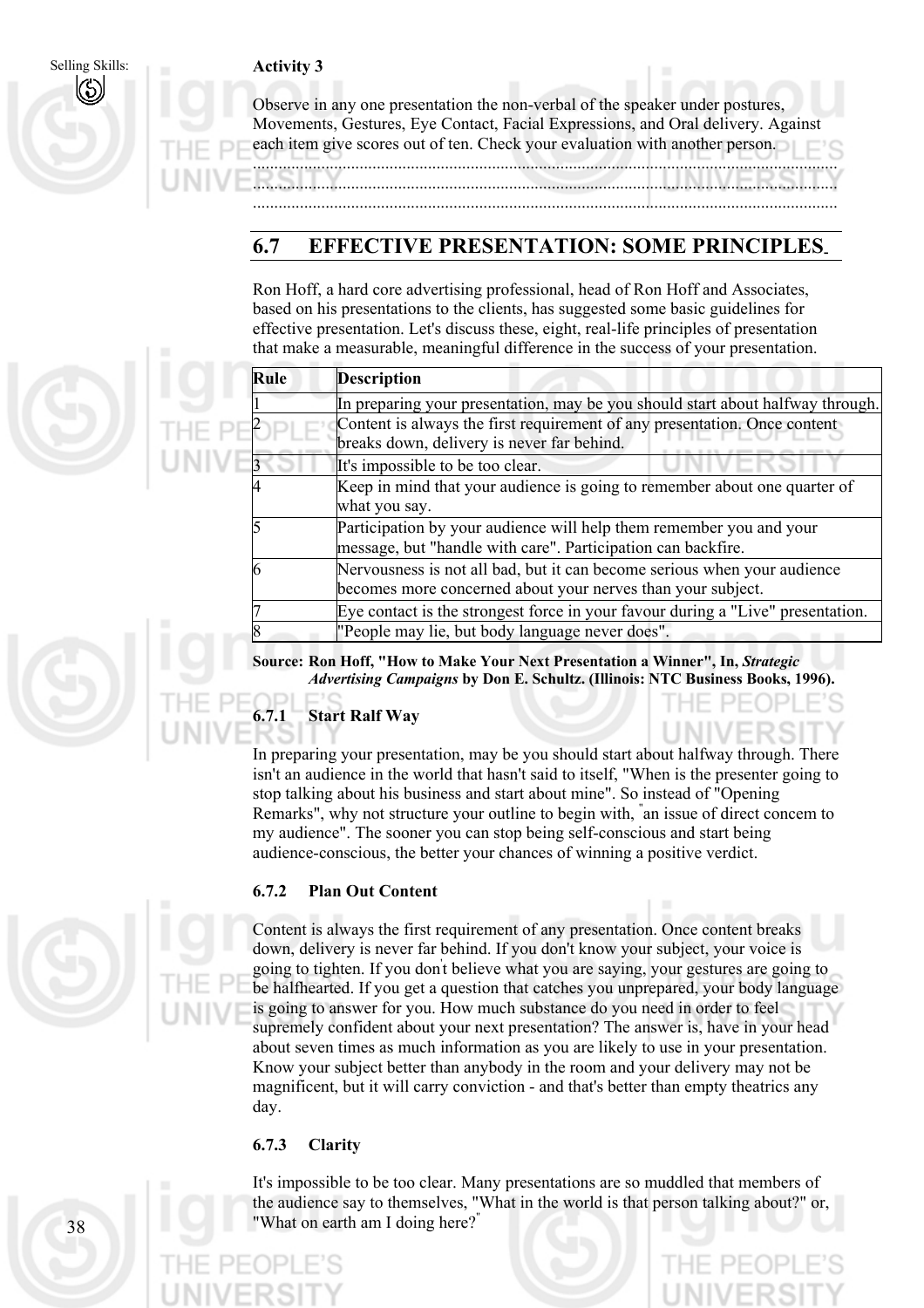Here is a simple but effective exercise: Ask yourself "If I were going to put a fifteenword headline on my presentation, what would it say?" Isolate the meat of what you want to communicate and make sure you say it - clearly, prominently. Also ask yourself, "What do I really want my audience to do as a result of this presentation?

#### **6.7.4 Partial Receptivity**

Keep in mind that your audience is going to remember about one quarter of what you say. A surprising number of presenters will assume that once a statement is made, the audience retains it. Iii reality, an average audience retains approximately 25 per cent of a presentation if the verbal content is given visual reinforcement (slides, charts, videotapes). If the presenter is simply standing there, going through a manuscript, flooding the atmosphere with words, he or she will be lucky to have one tenth of the total message retained by the audience.

So what do you do about it? May be you would like to "tell them what you are going to tell them - tell them - then tell them what you told them", i.e., put your proposition up and keep referring to it. It is not that audiences have poor memories, it is simply that presenters assume that audience have perfect memories.

#### **6.7.5 Encourage Participation**

Participation by your audience will help them remember you and your message, but "handle with care". Participation can backfire. You, the presenter, can ask youaudience to do almost anything. Most audiences are surprisingly agreeable. They will do almost anything. Nonetheless, a few words of caution.

- Study your audience carefully before you get up to present.
- Look for the most animated people in your audience to be your participators.
- Never force anybody to participate if you detect even a hint of reluctance
- Never allow anybody to look bad.

Participation by your audience can nuke your unforgettable but just make sure that it does not backfire.

#### **6.7.6 Control Nervousness**

Nervousness is not all bad, but it can become serious when your audience becomes more concerned about your nerves than your subject. Nervousness is the number one problems of people who make important presentations in advertising, or in any other business. But nervousness (sometimes known as "stage freight"), is not all bad. There are ways to deal with it, and some of them can actually work.

- i) Take a brisk 2-minute walk, It can be around the block, through the halls, or anywhere you want to walk. Exercise of any kind breaks the strain that creates nervousness.
- ii) Look at yourself in a minor and check your appearance. Nothing's out of place and you look like you want to look. That reduces anxiety.
- iii) Next, take five deep breaths. Deep breathing always calms the nervous system. Ask anybody who has hypertension, about the results of deep breathing.
- iv) Tell yourself that your presentation has one goal only: to genuinely help the audience. That uncomplicates your mind and keeps the focus clear.

#### **6.7.7 Eye Contact**

Eye contact is the strongest force\* in your favour during a "Live" Presentation. When you make your next presentation, you will know whether you are making eye contact or not because you can see your audience. Here are three fundamentals on eye contact that, will benefit your next presentation:

# .S)

Sales Presentation

# $H = P F$ **UNIVERSI**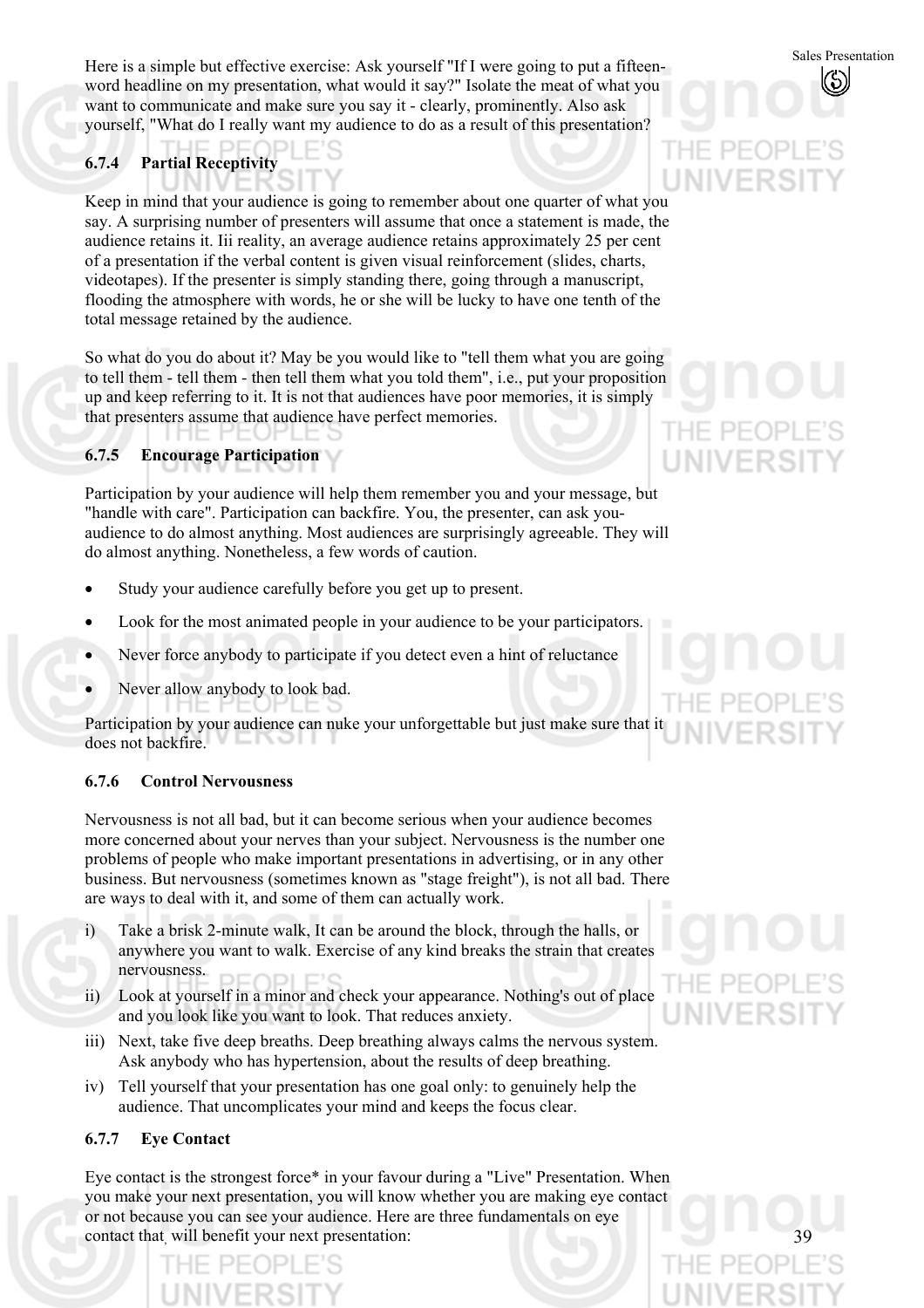

- Don't set any specific length of time to maintain eye contact with one person. Stay only as long as it is comfortable for both people.
- ii) Eye contact should be broken by natural pauses in meaning -- between phrases - or thoughts. Eye contact usually breaks most comfortably at punctuation points.
- iii) There is a big difference between staring at people and eye contact. Staring is intimidating, confrontational. Eye contact reduces the distance between people. It reaches out, asks for understanding on a one-to-one basis. `

#### **6.7.8 Body Language**

"People may lie, but body language never does." Body language, once you have learned how to read it, is going to tell you more than what your audience will say. You can rate people by their body language, and use your ratings to apportion the amount of time you spend with each member of your audience. Obviously, you will want to work a little harder -- with eye contact and participation techniques -- on the person who is scoring low on your body language scale.

# **6.8 SUMMARY**

To summarise the discussion on the structure of a presentation, we can say that the first thing in any presentation is the preparation you do in advance. You research the information, club the information under subtopics, subheads etc., sequence these subheads appropriately. You identify specifically what you would say in the opening section of your presentation, you decide the core i.e., the main body and you also plan your closing remarks. You have not started speaking to your audience but you have spent considerable time in preparing. In fact, those who overlook this phase they find it difficult to make a winning presentation.

While developing any presentation you have to progress very systematically. Each of the strategic variables should be considered in as much detail as possible. Knowing your purpose, understanding of audience, development of a message, identification of presentation method, and integration of various media are all important in development a presentation strategy.

In addition, there are eight golden rules, although sound and simple, but you need long years to fully practice them. Body language is fascinating. And you can practice just about anywhere. Even if you make a commitment to follow these rules to the extent you can, you have already improved your presentation ability.



# **6.9 KEY WORDS**

Presentation: A presentation is a commitment by the presenter to help the audience to do something to solve a problem.

Presentation Structure: It relates to the three main phases of a presentation, opening body and closing.

Presentation Strategy: It is a mix of all the presentations variables, like, objectives, audience profile, message contents, media available, time at the disposal, which are adjusted to achieve a success.

Presentation Skills: These are the abilities of an individual in making successful presentations.